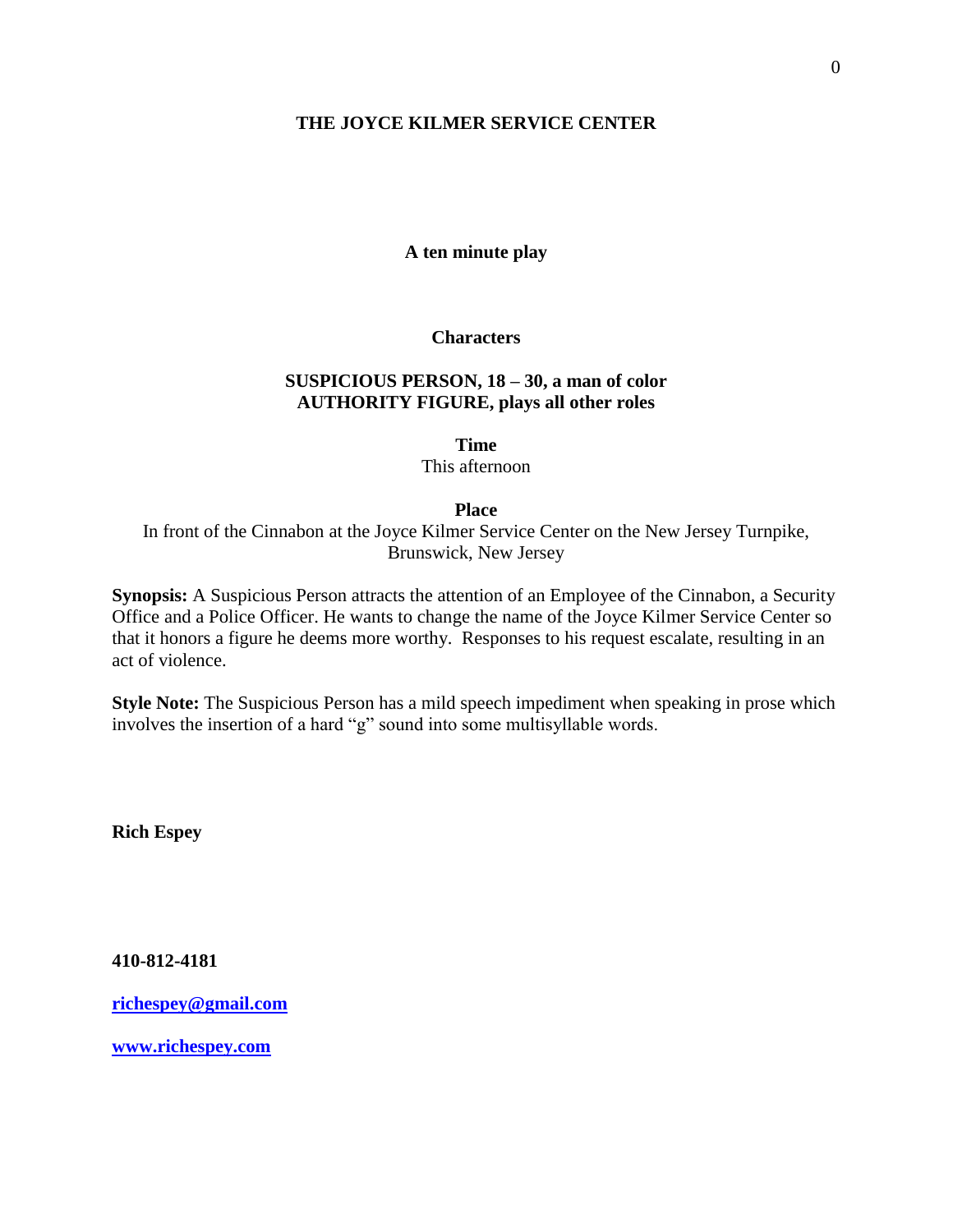### **The Joyce Kilmer Service Center**

# **Characters SUSPICIOUS PERSON, 18 – 30, a man of color AUTHORITY FIGURE, plays all other roles**

*Sound of highway traffic, truck brakes, etc. Lights up on a SUSPICIOUS PERSON, a male of color, 18 – 30. He is dressed casually, carries an iPod-type device and is wearing earbuds. He carries an electronic tablet as well. He paces and is muttering to himself.* 

*The AUTHORITY FIGURE is there. S/he can be of any race or age, but is probably lighter-skinned than the SUSPICIOUS PERSON. At first, the AUTHORITY FIGURE assumes the role of EMPLOYEE OF THE CINNABON.*

## **EMPLOYEE OF THE CINNABON**

At first I saw him bothering people in the Food Court. I was praying that he would go away. Or go to Sbarro. But then he got in my line.

Welcome to Cinnabon at the New Jersey Turnpike's Joyce Kilmer Service Center may I take your order.

### **SUSPICIOUS PERSON**

(*speaking clearly now*) "In a wood they call Rouge Bouquet There is a new-made grave today, Built by never a spade nor pick Yet covered with earth ten metres thick. There lie many fighting men, Dead in their youthful prime, Never to laugh or love again Nor taste the Summertime." For Death came flying through the air And stopped his flight at the dugout stair.

# **EMPLOYEE OF THE CINNABON**

Welcome to Cinnabon at the New Jersey Turnpike's Joyce Kilmer Service Center may I take your order.

### **SUSPICIOUS PERSON**

I'd like a regegular Cinnabon.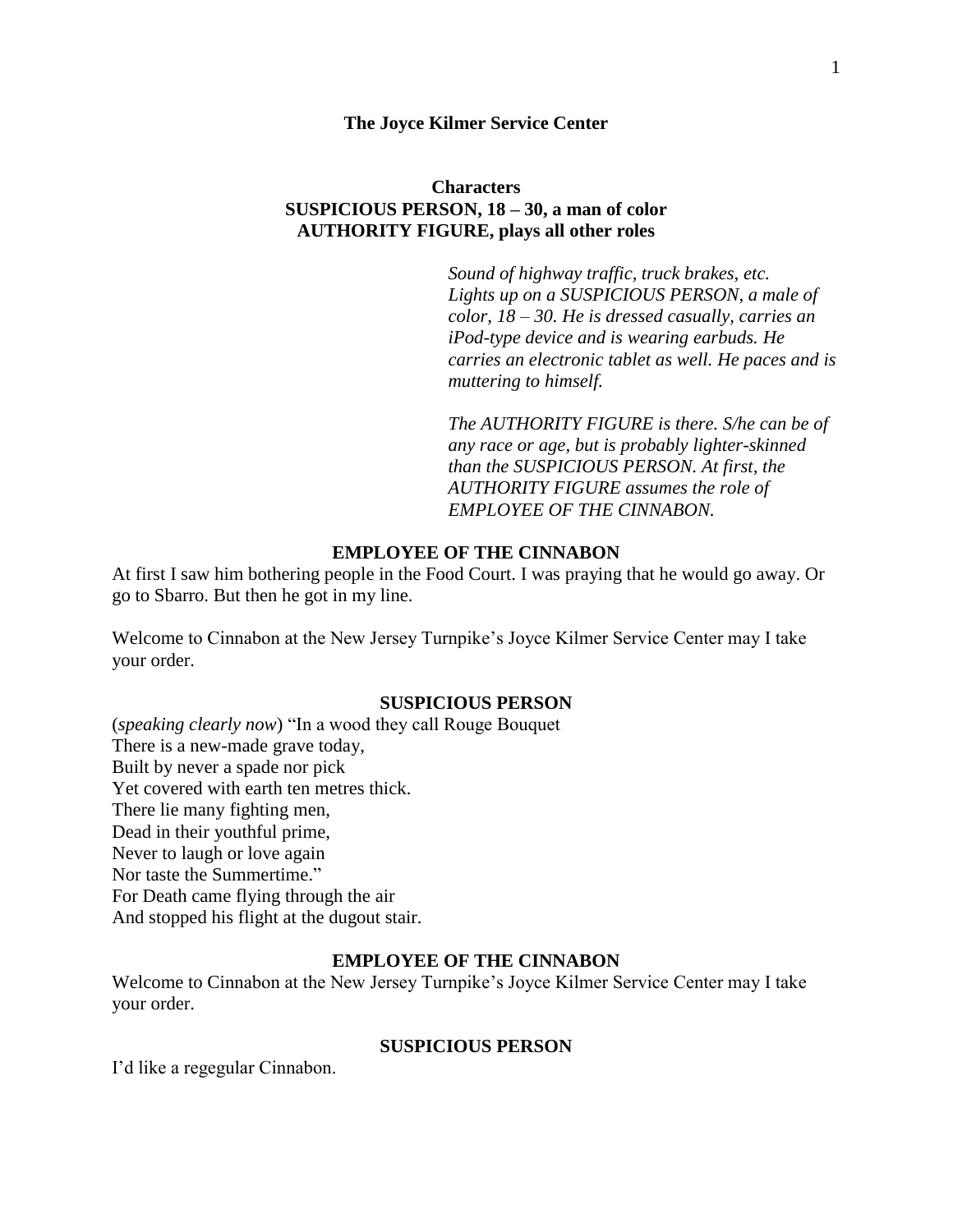### **EMPLOYEE OF THE CINNABON**

Did you say a regular?

# **SUSPICIOUS PERSON**

Yes. A regegular.

### **EMPLOYEE OF THE CINNABON**

Not a problem. Anything else?

### **SUSPICIOUS PERSON**

Yeah. What did you think of that poem?

# **EMPLOYEE OF THE CINNABON**

Not a problem. Two fifty-six please.

### **SUSPICIOUS PERSON**

Here's two fuhgifty six.

#### **EMPLOYEE OF THE CINNABON**

Not a problem.

# **SUSPICIOUS PERSON**

Let me ask you a quegestion. Do you know who Joyce Kilmer was?

# **EMPLOYEE OF THE CINNABON**

Do you want a super combo with coffee and a cookie for an extra seventy-four cents.

### **SUSPICIOUS PERSON**

Joyce Kilmer wrote that poem.

#### **EMPLOYEE OF THE CINNABON**

Thank you for choosing Cinnabon.

### **SUSPICIOUS PERSON**

Joyce Kilmer is most famous for "Trees". "I think that I shall never see a poem lovely as a tree."

#### **EMPLOYEE OF THE CINNABON**

Your order will be up shortly may I help the next customer.

## **SUSPICIOUS PERSON**

What do you think of Joyce Kilmer?

### **EMPLOYEE OF THE CINNABON**

May I help the next customer.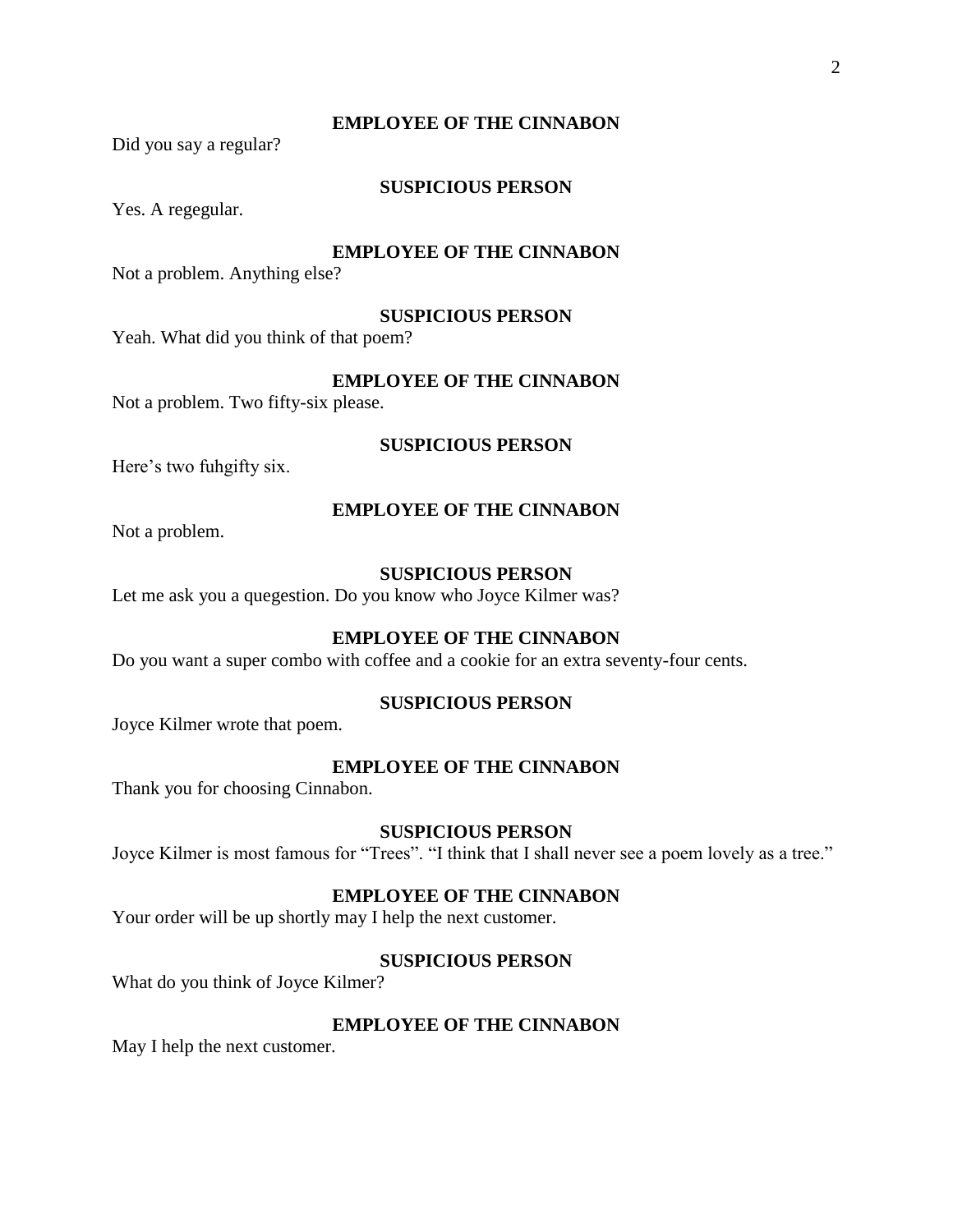I invite you to read some of Joyce Kilmer's other works. And then ask yourself. "Is this poet worthy of a Service Cegenter on the New Jegersey Tuhgernpike."

> *SUSPICIOUS PERSON hands tablet to EMPLOYEE OF THE CINNABON, who refuses to look at it.*

# **EMPLOYEE OF THE CINNABON**

Oh look here is your Cinnabon have a nice day and have safe travels as you leave the Joyce Kilmer Service -

### **SUSPICIOUS PERSON**

"Poems are made by fools like me but only God can make a tree." I ask you – should that kind of crap writing be honored with a Service Cegenter?

## **EMPLOYEE OF THE CINNABON**

Forks and napkins are located in the Food Court.

## **SUSPICIOUS PERSON**

I think not. So I ask you to sign my puhgetition demanding that this Service Cegenter be renamed. You've got no other customers right now. Read this poem and then tell me if you want to sign my puhgetition.

#### **EMPLOYEE OF THE CINNABON**

I am sorry if your experience at Cinnabon was not what you wished for here are two Cinnabucks you may use at any other Cinnabon in the Continental United –

### **SUSPICIOUS PERSON**

Just read the damn poem!

### **EMPLOYEE OF THE CINNABON**

And that's when I called the Security Officer.

*The EMPLOYEE OF THE CINNABON transforms into the JOYCE KILMER SERVICE CENTER SECURITY OFFICER as the SUSPICIOUS PERSON recites.*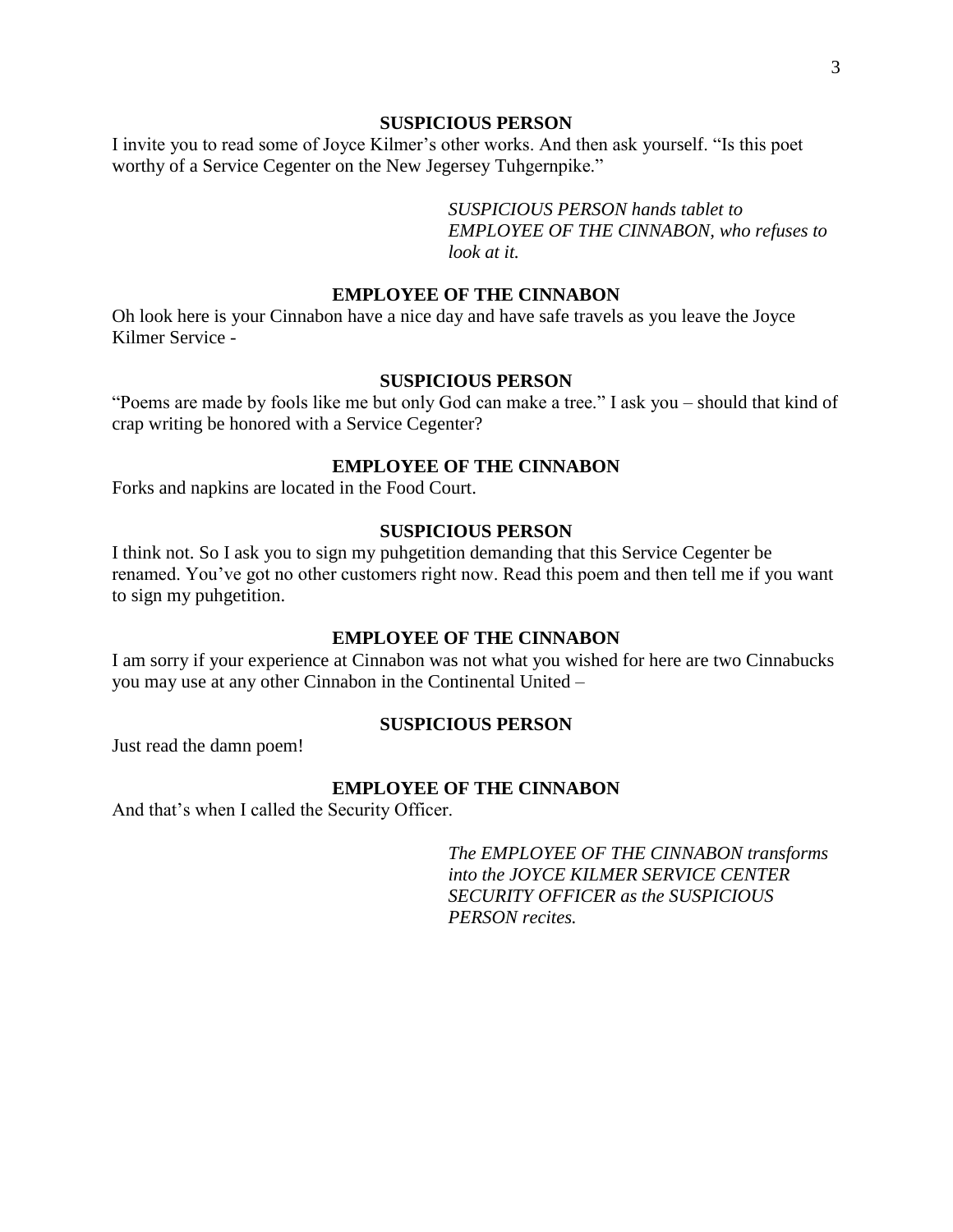"For Death came flying through the air And stopped his flight at the dugout stair, Touched his prey and left them there, Clay to clay. He hid their bodies stealthily In the soil of the land they fought to free And fled away."

# **JOYCE KILMER SERVICE CENTER SECURITY OFFICER**

Sir is there a problem here at the Joyce Kilmer Service Center?

### **SUSPICIOUS PERSON**

Yeah, Joyce Kilmer was an overly sentimental copycat clown who doesn't deserve a Cinnabon much less a whole Service Cegenter on the New Jegersey Tuhgurnpike.

## **JOYCE KILMER SERVICE CENTER SECURITY OFFICER**

Remove the earbuds.

*SUSPICIOUS PERSON does not remove the earbuds.*

## **SUSPICIOUS PERSON**

I know Joyce Kilmer was a war hero, vuhgolunteered for hazardous duty, fuhgather of five.

# **JOYCE KILMER SERVICE CENTER SECURITY OFFICER**

I said "Remove the earbuds."

# **SUSPICIOUS PERSON**

But come on, man. ABAB rhyme scheme almost excluhgusively, simplistic sentimental verses about stars and his wife and Jegesus.

#### **JOYCE KILMER SERVICE CENTER SECURITY OFFICER**

Where are you heading today sir?

#### **SUSPICIOUS PERSON**

Nineteenth cegentury style in the twentieth. No originality.

## **JOYCE KILMER SERVICE CENTER SECURITY OFFICER**

Is your vehicle in the parking lot sir?

### **SUSPICIOUS PERSON**

Rutgers. Columbia. Maxed out White Privilege.

#### **JOYCE KILMER SERVICE CENTER SECURITY OFFICER**

Let me see some identification.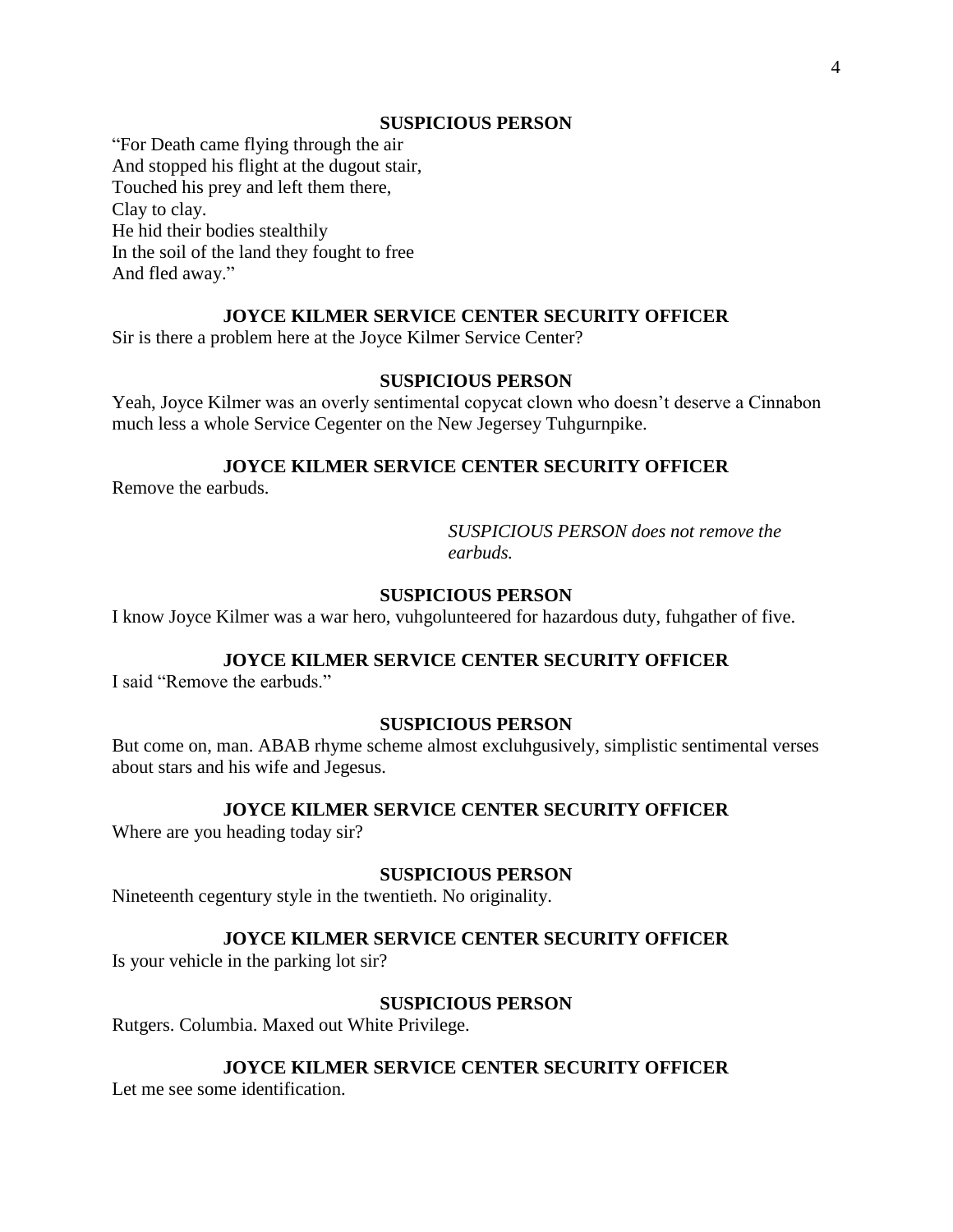Homophobic to boot.

"You little poets mincing there With women's hearts and women's hair How sick Dan Chaucer's ghost must be To hear you lisp of "Poesie"! Oh, cease to write, for very shame Ere all men spit upon our name! Take up your needles, drop your pen And leave the poet's craft to men!"

### **JOYCE KILMER SERVICE CENTER SECURITY OFFICER**

I'm going to have to ask you to leave the Joyce Kilmer -

### **SUSPICIOUS PERSON**

So I ask you – sign my puhgetition to rename this Service Cegenter –

### **JOYCE KILMER SERVICE CENTER SECURITY OFFICER**

Last warning! You need to leave the premises –

## **SUSPICIOUS PERSON**

Damn! You probably like all that sentimental shit. Or maybe you don't even know who Joyce Kilmer was! Who was Joyce Kilmer? WHO WAS JOYCE KILMER?

### **JOYCE KILMER SERVICE CENTER SECURITY OFFICER**

She was a -

## **SUSPICIOUS PERSON**

She? SHE?? Joyce Kilmer was a man, yo! You ain't heard a fuckin' word I said!!

*JOYCE KILMER SERVICE CENTER SECURITY OFFICER grabs SUSPICIOUS PERSON and puts him in a choke hold and rips out his earbuds.*

#### **JOYCE KILMER SERVICE CENTER SECURITY OFFICER**

That's when I called for the police officer.

*JOYCE KILMER SERVICE CENTER SECURITY OFFICER transforms into the MIDDLESEX COUNTY POLICE OFFICER as the SUSPICIOUS PERSON recites. As he does so, he returns his iPod-type device to his pocket; it is now hidden.*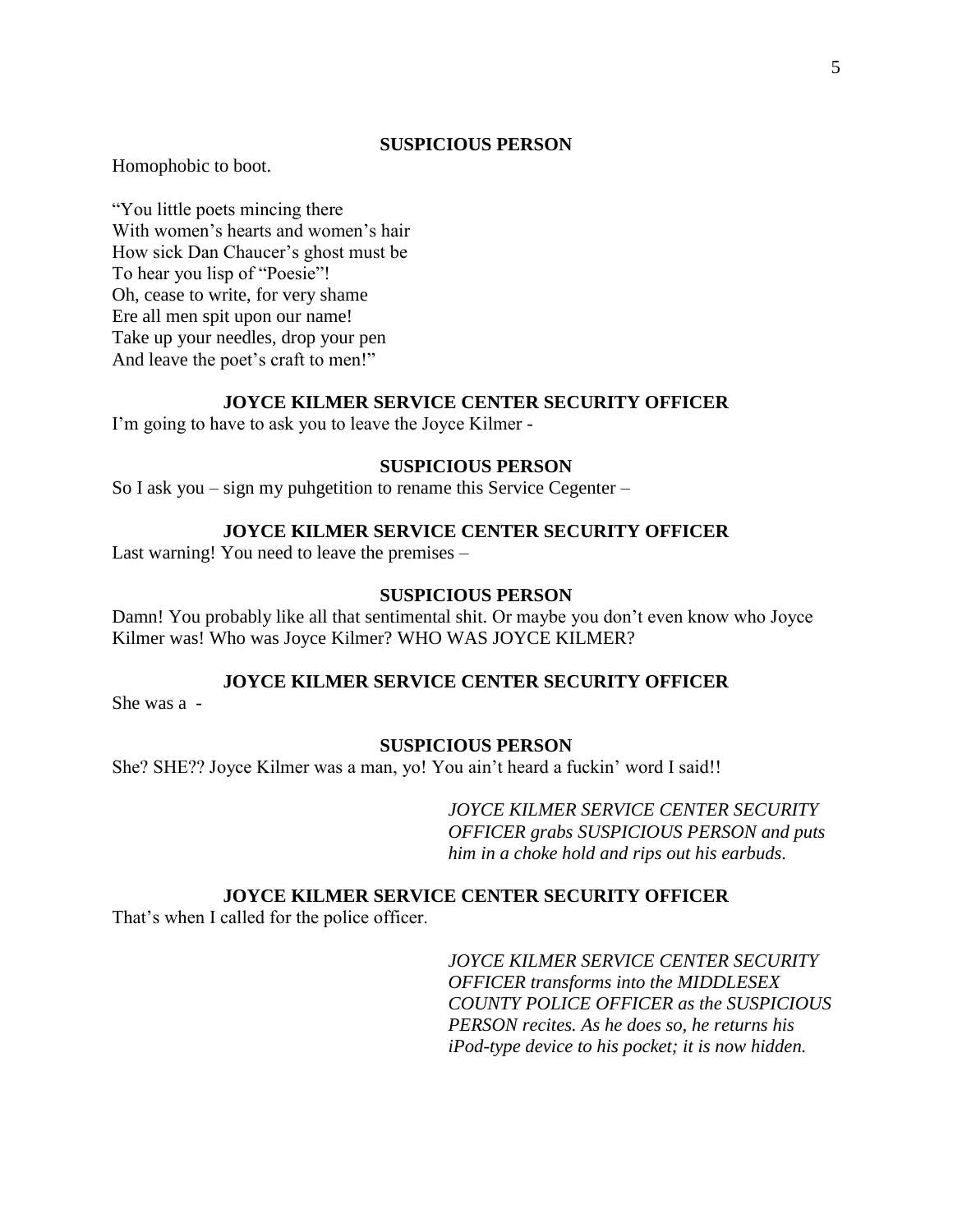"He hid their bodies stealthily In the soil of the land they fought to free And fled away. Now over the grave abrupt and clear Three volleys ring"–

> *The MIDDLESEX COUNTY POLICE OFFICER stands with a gun drawn. SUSPICIOUS PERSON holds out the petition.*

# **SUSPICIOUS PERSON**

People of color need a representer Just need one non-white Service Center Don't get me wrong; almost everyone's Earned their right to a Cinnabon. Alexander Hamilton? Secretary of the Treasury. Vince Lombardi? Football's our national pleasury. Richard Stockton? Declaration of Independence signer. Molly Pitcher? To a soldier water never tasted finer. Woodrow Wilson? To honor his presidency, And no brighter light than Thomas Edison, see? Clara Barton? Thanks for the Red Cross, sister. Walt Whitman – Now there's an original spitter. But Joyce Kilmer? I think that I shall never see A poet as bland and dull as he. Poems were made by fools like he To replace him is my nominee: Paul Robeson – performing and peace-making Hall of Fame Or Count Basie – "One O'clock Jump" puts "Trees" to shame Larry Doby – second black man in major league ball Whitney Houston – New Jersey's greatest love of all You don't like those? How 'bout instead Queen Latifah, but she ain't dead

But Joyce Kilmer?

"Dame Helen caused a grievous fray, For love of her brave men did fight, The eyes of her made sages fey And put their hearts in woeful plight. To her no rhymes will I indite, For her no garlands will I twine, Though she be made of flowers and light No lady is so fair as mine."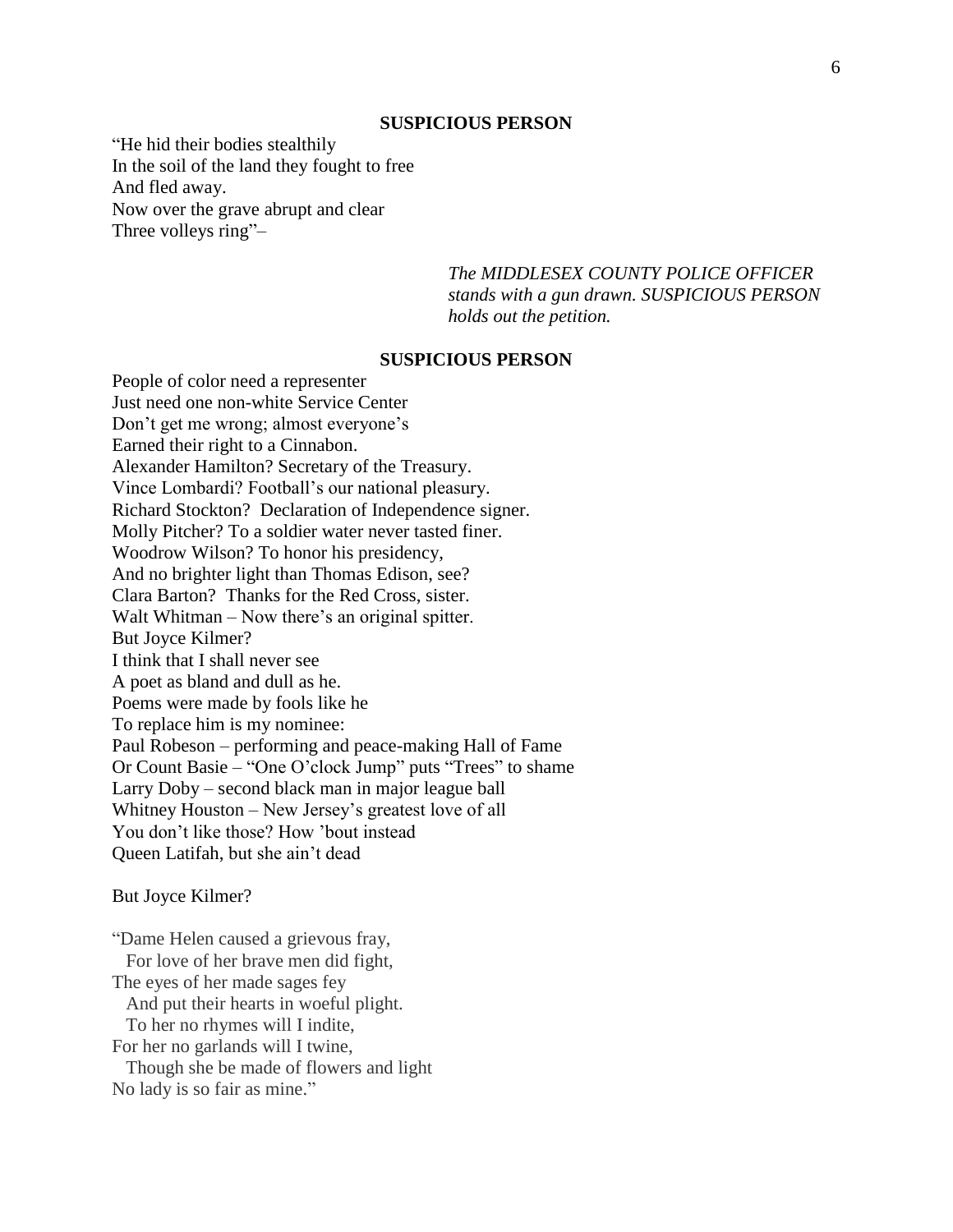Ready to sign?

Don't believe me, take a listen

*The SUSPICIOUS PERSON reaches into his pocket. The MIDDLESEX COUNTY POLICE OFFICER shoots three times. The SUSPICIOUS PERSON falls.* 

## **MIDDLESEX COUNTY POLICE OFFICER**

Suspect acted in a way that was deemed threatening.

*MIDDLESEX COUNTY POLICE OFFICER transforms into EMPLOYEE OF THE CINNABON as SUSPICIOUS PERSON lies there. EMPLOYEE OF THE CINNABON moves to the body opens SUSPICIOUS PERSON's hand. In it is the iPod, which the EMPLOYEE OF THE CINNABON removes and listens to. As EMPLOYEE OF THE CINNABON listens to the iPod, we also hear what it is playing:*

The Poems of Joyce Kilmer

Rouge Bouquet

In a wood they call Rouge Bouquet There is a new-made grave today, Built by never a spade nor pick Yet covered with earth ten metres thick. There lie many fighting men, Dead in their youthful prime, Never to laugh or love again Nor taste the Summertime. For Death came flying through the air And stopped his flight at the dugout stair. Touched his prey and left them there, Clay to clay. He hid their bodies stealthily In the soil of the land they fought to free And fled away. Now over the grave abrupt and clear Three volleys ring; And perhaps their brave young spirits hear The bugle sing: